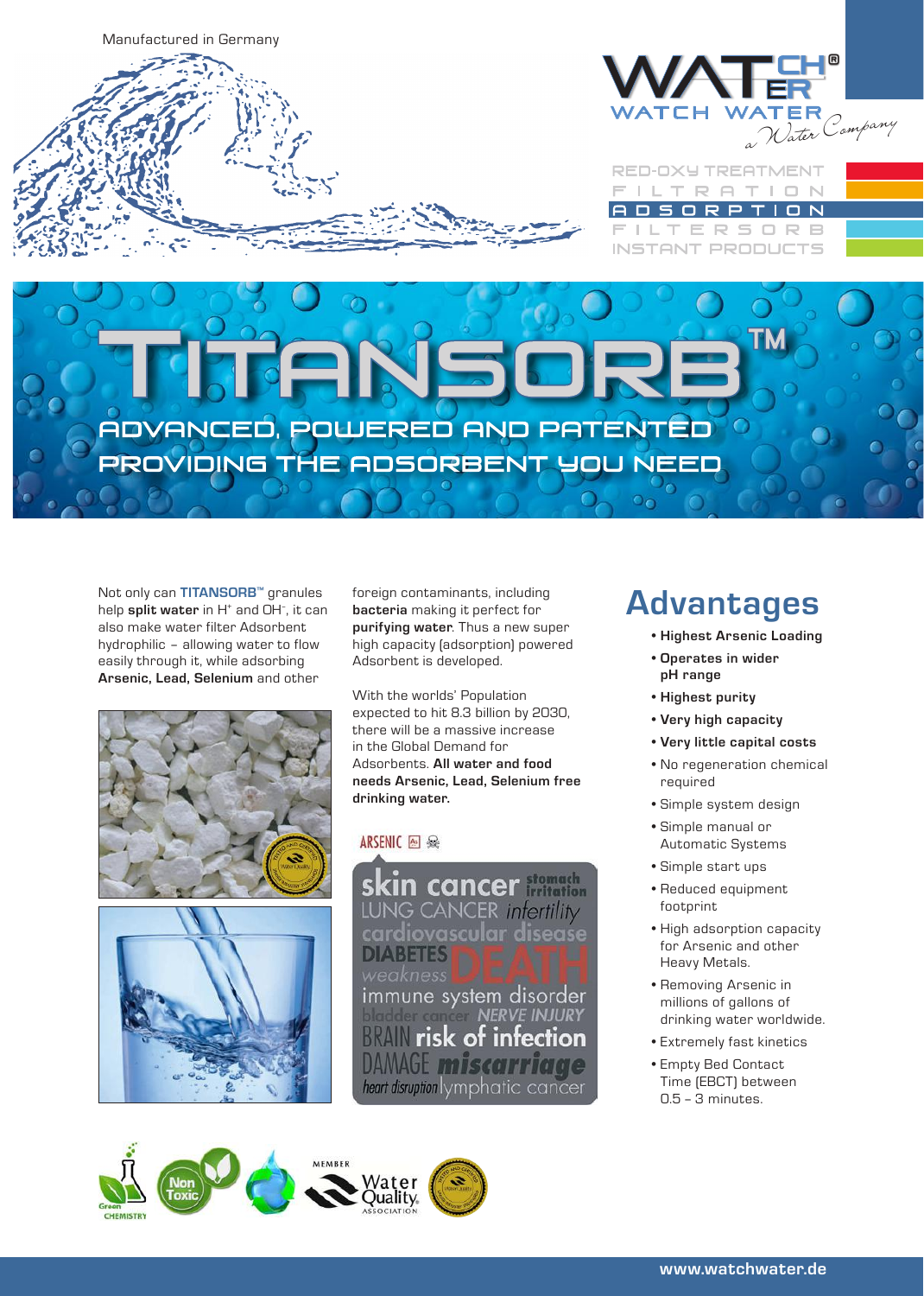

**RED-OXY TREATMENT ILTRATION** DSORPTION  $\Box$ ILTERSORB **INSTANT PRODUCTS** 



# WHAT IS TITANSORB™? **General description**

Titanium dioxide is a widely available compound that can be mined from minerals in the ground and is commonly found in food as whitening additives and in sunblock products. **TITANSORB™** a new advanced Wonder Adsorbent that can remove Arsenic, Cadmium, Copper, Chromium (VI), Lead, Selenium and many other heavy metals and produces Clean-Water. With its superior bacteria killing capabilities, it can also be used to kill bacteria in water. Watch-Water® have succeeded in developing a high capacity, revolutionary Adsorbent that can do all the above mentioned at very low cost compared to other Titanium dioxide based existing technology.

The breakthrough, which has taken Watch-Water® five years to develop the Double Capacity Titanium dioxide crystals into Patented Adsorbent. **TITANSORB™**, such a low cost Adsorbent is expected to have immense potential to help tackle ongoing Global Adsorbent Market in Arsenic and Environmental issues of Arsenic Removal.

Patented **TITANSORB™** media used for commercial, municipal, bottle water, mineral water is capable of removing arsenic, selenium, uranium, radium, molybdenum, nickel and other heavy metals. **TITANSORB™** has several advantages to existing adsorbents based on aluminum or iron hydroxide medias. **TITANSORB™** has the fastest mass transfer kinetics, and this results in very short EBCT'S. Lower the EBCT, lower the capital cost of the equipment. EBCT of 30 seconds is absolutely acceptable for of **TITANSORB™**. Granules of **TITANSORB™** are so strong that system almost has no pressure drop. Media is washed and results in no under mesh. **TITANSORB™** surface has very large pore sizes. Large pores in of **TITANSORB™** media permits rapid intra-particle mass transport, this allows for very short EBCT's of seconds instead of more minutes on every other existing adsorbents. Pressure vessel sizes are much smaller than the aluminium based or iron hydroxide based adsorbents.

## **Arsenic Removal**

To reduce the arsenic concentration from drinking water, there are several short-term (Low capacity) and long term (High capacity) adsorbent solutions. There are three types of water treatment systems to remove arsenic.

- 1. Point-of-Use (POU) systems treat the water at the kitchen tap. *(Picture 1)*
- 2. Point-of-Entry (POE) treatment systems for the entire household. *(Picture 2)*
- 3. Large system for municipalities serving 100 homes or more. *(Picture 3 on page 3)*

If arsenic is detected above the new Maximum Contaminant Level (MCL) is **5 µg/l**, watch this warning "Don't use this water for drinking, cooking, bathing, or in other consumption ways". At this time Watch-Water® recommends arsenic removal for residential, commercial, hospitals, schools and all other food service whose city water or well water contains arsenic above 5 µg/l to install a arsenic removal system.

Don't boil your water as a method of treatment. This will result in higher arsenic concentrations in your water. Remember only water evaporates but not contaminants and also not arsenic. So boiling means/ results in a higher contaminants in your water.

*Pic. 1 Fast adsorption kinetics makes it possible to make*  **TITANSORB™** *cartridges for POU filters*

*Pic. 2 POE Filters are available both with manual or fully automatic valves*

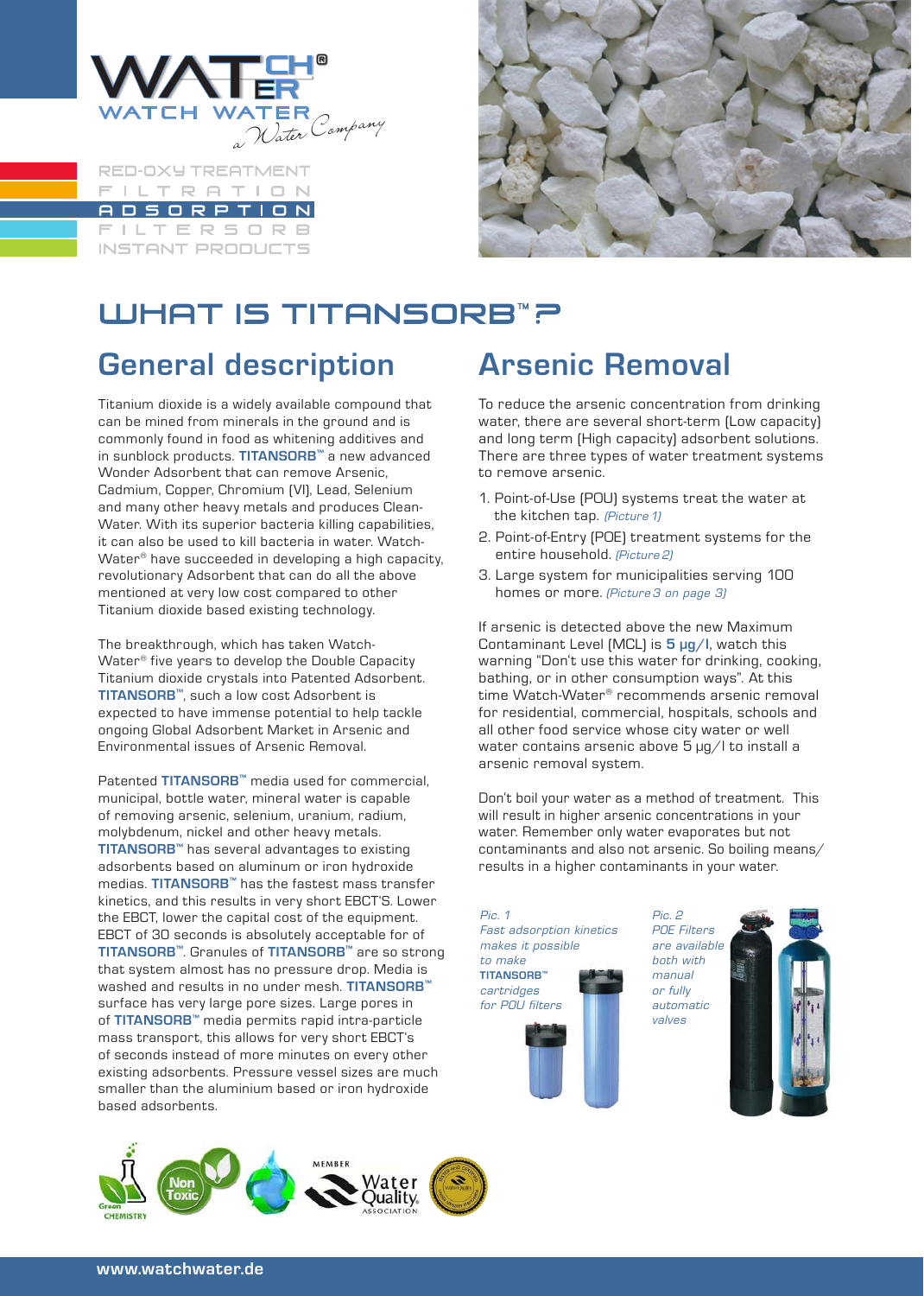



**RED-OXY TREATMENT ILTRATION** DSORPTION ILTERSORB **INSTANT PRODUCTS** 

### **pH function on Adsorption**

Using granular **TITANSORB™** for arsenic removal phosphate (PO $_4^{\; 3}$ ) concentration up to 10 mg/l and silica concentrations of 25 mg/l has no impact on adsorption of both As(V) and As(III) at pH 6.9. With the oxidation of As(III) to As(V) and then over **TITANSORB™**, adsorption of As(V) onto **TITANSORB™** is completely zero-zero at slightly acidic pH value as explain before (**pH value 6.9**).

Using these parameters **TITANSORB™** can treat **960,000 bed volumes** per 1 kg of **TITANSORB™** before column effluent reach 10 µg/l on a ground water containing an average **50 µg/l** of As(V). This is the biggest advantage of **TITANSORB™**.

### **Disposal**

According to investigations, **TITANSORB™** media requires infrequent replacement and does not require the use of chemicals or regenerators. Because it is dry, **TITANSORB™** is reportedly easier to handle than wet iron-based filtration media and can also be used in a broader range of system types. Additionally, spent **TITANSORB™** is not hazardous and can be land filled according to Environmental Protection Agency standards.



**High absorptive capacity allows smaller footprint of systems.**

### **Contaminant Loading Capacity**

| Contaminants  | 'Tested capacity*, |
|---------------|--------------------|
| Arsenic (V)   | $48 - 60$ g/kg     |
| Arsenic (III) | $20 - 30$ g/kg     |
| Chromium [VI] | 14 – 18 g/kg       |

\*under specific laboratory conditions. Results may vary depending on different water parameters.

**Note:** Removal efficiency may be affected by the contaminant concentration that is present in the water, its ionic form, competing impurities and ions, and the design of the equipment.

Additionally, **TITANSORB™** has not demonstrated any contaminant leaching or reverse arsenic reaction. **TITANSORB™** is also said to remove viruses and bacteria.

### **Technical Specification**

| Appearance            |           | White solid granules             |
|-----------------------|-----------|----------------------------------|
| Base material         |           | Titanium oxohydrate              |
| Particle size         | <b>SI</b> | $0.5 - 2.0$ mm                   |
|                       | US        | $10 \times 35$                   |
| Bulk density          | SI        | 608 kg/m <sup>3</sup>            |
|                       | US        | 38 $\frac{1}{2}$ ft <sup>3</sup> |
| Moisture Content      |           | < 4%                             |
| Specific surface area |           | 300 $m^2/g$ (BET)                |

For further information on removal systems contact Watch-Water® or a water treatment company specializing in adsorption medias.